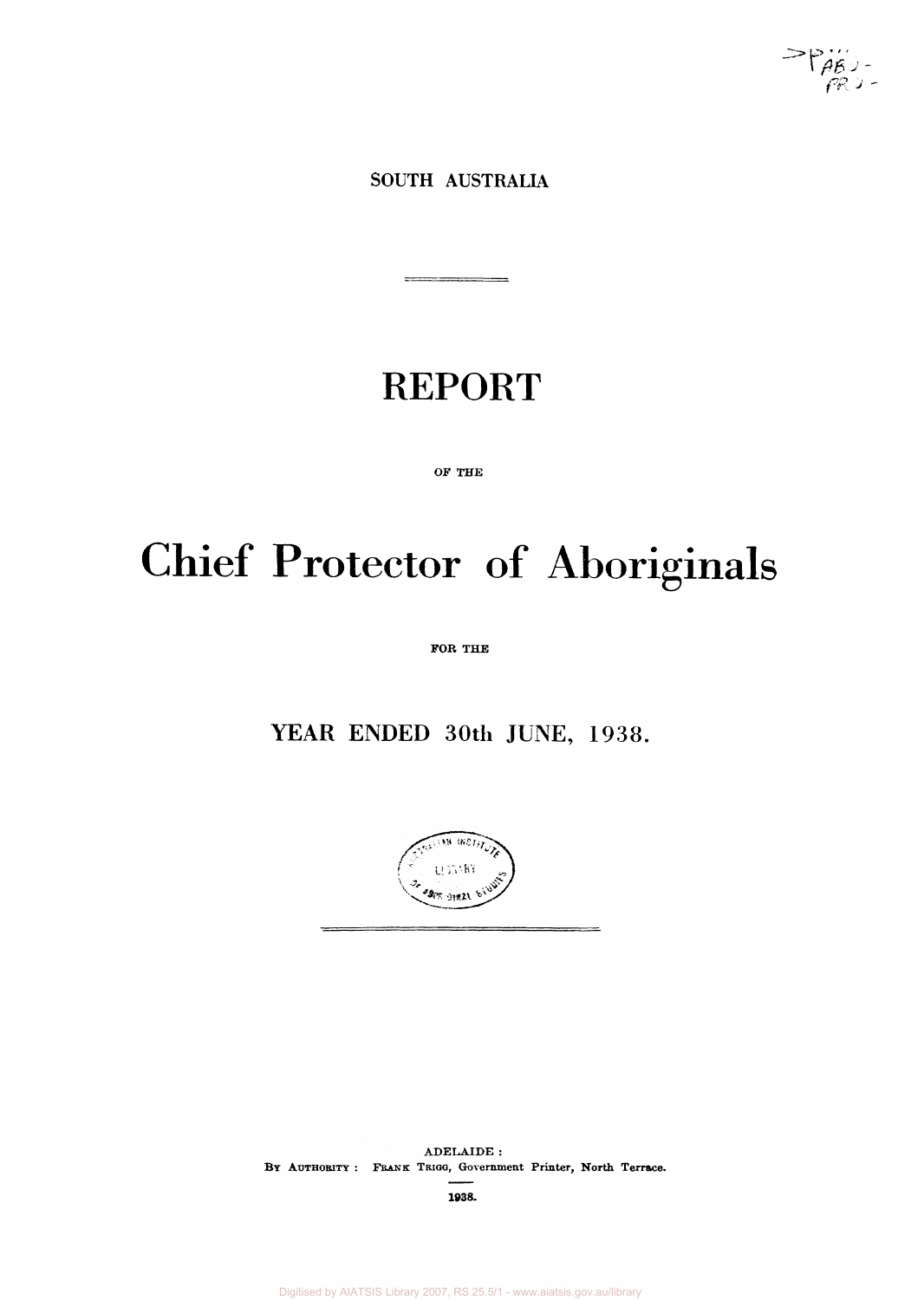

**- 7 JAN 1963** 

# 452

# **ANNUAL REPORT OF THE CHIEF PROTECTOR OF ABORIGINALS FOR THE YEAR ENDED 30th JUNE, 1938.**

Aboriginals Department, Adelaide, 5th September, 1938. To the Hon. Commissioner of Public Works, Adelaide.

Sir—I have the honour to submit for your information my report on the work of the Aboriginals Department for the year ended 30th June, 1938.

The usual rations, blankets and clothing have been supplied to indigent aboriginals throughout the year and in many cases men have been supplied with rabbit traps so that they might be able to earn some money and thus help to support themselves.

During the 1937 Session of Parliament the necessary resolution was passed to enable all the lands previously reserved for the use and benefit of aboriginals under the Crown Lands Act to be definitely proclaimed as Aboriginal Reserves under the Aborigines Act. The proclamation was published in the *Government Gazette* of the 14th of April, 1938.

Until this was done it was not possible to take action against persons trespassing on Aboriginal Reserves.

The trespass upon the reserve in the north-west corner of the State by white men is reported to be a common practice and the police officer at Oodnadatta has been asked to take action against the trespassers whenever evidence is procurable. It is difficult, however, for an officer stationed so far from the reserve to detect trespass as his movements are always spread abroad by methods peculiar to the bush.

The Mission Station at Ernabella is now definitely established with the Reverend Harry Taylor as Superintendent, and I think the influence of this mission and the interest of its superintendent and staff in the survival of the aboriginal as a pure race will go a long way towards arresting the drift which has set in through the immoral association of white men with the aboriginals.

It is very doubtful whether there are any aboriginals in this area who have not come in contact with white men. The possibility of obtaining from them flour, sugar, tea, and other attractive articles is more than the native can withstand. It is therefore essential for the well-being of these aboriginals that the contact shall be with men of strict moral character and integrity, whose actions and ideas can be copied by the aboriginals without fear of jeopardizing their existence.

The trading of wild dog scalps has been the chief means by which aboriginals have been attracted to white men's camps, and as most of the white doggers have native women living in their camps the immoral effect on the primitive aboriginal may well be imagined.

I look forward to the day when comparatively small holdings between Ernabella and the Aboriginal Reserve may be added to the present reserve and I trust that this matter will be seriously considered should these holdings be surrendered by their present lessees or by some other means fall into the hands of the Government for re-allotment.

The Advisory Council of Aborigines has held regular monthly meetings and made visits to Point McLeay and Swan Reach during the year. Many matters affecting the welfare of the aboriginals have been discussed and where necessary recommendations have been forwarded to you.

In April last the Government made a grant of £500 available to the Board for Anthropological Research to enable Mr. N. B. Tindale, of the Adelaide Museum staff, to join Doctor J. B. Birdsell, of the Harvard University, in an investigation of the racial crossing of the Australian aboriginal and the white and other foreign people in Australia. The funds for this investigation were made available by the Carnegie Corporation.

During the year a nurse from the service of the Australian Church Bush Aid Society was appointed to the Koonibba Mission Station. The Koonibba Mission Board has made a building available for use as a hospital and nurses' quarters and it is now possible to carry out the medical work at that station much more satisfactorily.

The Aboriginals Department contributes £100 per annum towards the nurse's salary and has supplied equipment for the hospital.

The assistance given by the Koonibba Mission Board in making this service possible is very much appreciated.

The United Aborigines' Mission have continued their work at Oodnadatta, Nepabunna, Quorn, Ooldea, and Swan Reach.

The Swan Reach camp has been without the services of a resident missionary for some months, but the school teacher has excercised some supervision during this period. Consequent upon this the erection of new huts has not proceeded as quickly as was anticipated; however, 12 huts have been completed and are now occupied.

A pumping plant has been installed and water reticulated through this camp.

It is hoped when the new missionary takes up work that the natives will be encouraged and assisted to grow vegetables for their own use.

At Nepabunna a windmill, tank, and piping have been supplied by the department, and Mr. F. Eaton, the camp missionary, with the assistance of the natives, now has water laid to the camps. Prior to this, because of the inaccessibility of the well, natives were drinking rockhole water, which was fouled by stock, and there was much sickness in the camp.

During the year Mr. Eaton visited Adelaide and while in the city received instruction from Mr. A. J. Wiley, specialty woodworker of Prospect, in the manufacture of Mulga ornaments. It is Mr. Eaton's intention to instal lathes at Nepabunna and teach some of the natives this work.

Fencing and other station work has been fairly plentiful in this district this year and many of the men have been able to find remunerative employment.

At Oodnadatta water from the town supply has been laid on to the mission huts. These huts, erected for old and infirm aborigines, were badly damaged by the wind and rain storms in February last and they are now being re-erected by the missionary, Mr. II. G. Wakerley.

There are 31 children now at the Colebrook Home, Quorn, where Miss R. M. Hyde, with the assistance of other ladies, is caring for them. These half-caste children have been gathered from the uncongenial surroundings of aboriginal camps throughout the far north and are receiving education and being given a chance which would not otherwise have been theirs.

At Ooldea, Mr. H. E. Green is up against a big problem, but lie is giving his best in the interests of the aboriginals.

Two visits were made to Port Augusta this year in an endeavour to secure some suitable camp site for the natives in that locality, but to date no satisfactory arrangement has been effected.

The camp has been reduced in numbers by persuading those who had drifted in there to return to their own country, but no one appeared anxious to make suitable land available, as they feared the camp dogs of the natives would be a menace to their livestock.

I hope the unsatisfactory conditions at this camp, which is now quite close to the town, may soon be relieved and better huts provided for these natives.

Mr. A. Wyld, who during the year severed his connection with the United Aborigines' Mission, is now doing missionary work at Port Augusta.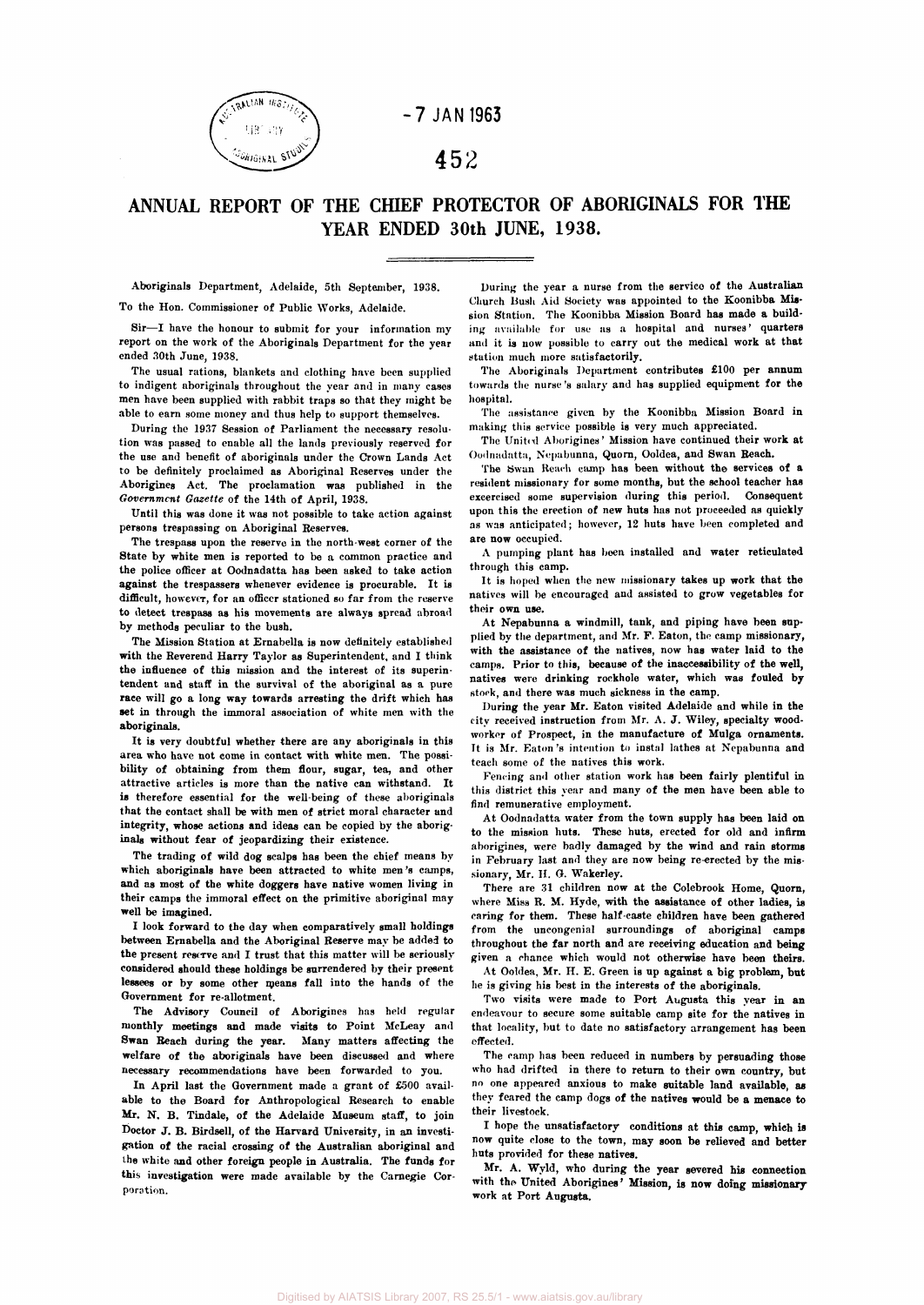Altogether 360 chains of old fencing was renewed during the year.

The yards around all new cottages have also been fenced.

Babbits are well under control and the Council of Scientific and Industrial Research are continuing their trials with myxomatosis on Wardang Island.

The new 20-furrow plough has not been altogether satisfactory but the makers have the matter in hand and it is hoped to remedy the trouble.

Two new headers and a 6ft. binder were purchased and, worked well.

The tractor and all other implements, engines, and plant have been periodically overhauled and are giving satisfactory service.

The motor launch, barge, and dinghy have also been maintained in good order and a new anchor chain purchased for the launch.

Native sharefarmers sowed 734 acres of wheat and 66 acres of oats on fallow last season.

The oats being sown on fallow to enable good clean seed to be reaped.

There were good seeding rains and the crops started well and sheep were put on because of the rank growth. This good start was followed by a dry period in the spring and the final results fell short of expectations. There was little variation amongst the varieties of wheat sown, the average yields being 12\$bush. of wheat and 14bush. of oats per acre. Twenty-two acres of wheat was cut for hay and this yielded  $1\frac{1}{2}$  tons per acre.

The total area of fallow sown with wheat by three white sharefarmers was 835 acres, and the average returns were 11 $\frac{3}{8}$ , 18<sup>3</sup>/<sub>10</sub>, and 15<sup>2</sup>/<sub>3</sub> bushels per acre, respectively.

Both native and white sharefarmers worked their fallow well and seeded in good time, the crops were reaped expeditiously. A little damage and loss of time occurred through heavy rain during harvest time and some wheat reaped after the rain was considerably bleached.

The natives sowed 550 acres of barley and 385 acres of oats on stubble land. The oats were sown early and a satisfactory crop resulted. Two hundred and sixty-six acres cut for hay yielded 350 tons, 80 acres cut green made approximately 320 tons of ensilage and 14 acres reaped yielded 285bush.

The barley was only fair, affected by the dry spring, the sample was poor and all classed as "C" grade. The average yield was 16<sup>3</sup> bushels per acre.

Two hundred acres of the barley crop was pickled with Ceresan dry pickle and the resultant crop was quite free from smut whereas in the balance wet pickled with formalin a considerable amount of smut was present.

The white sharefarmers obtained poor results from their stubble crops which were sown late on ground that had not been very well prepared.

One thousand three hundred and sixty acres were sown for a yield of 14,075bush., some of which was classed as " $C$ " grade, but much of it reaped after rain was badly stained and only fit for feed purposes. The average yield of these crops was between 11bush. and 12bush.

A summary of the farming results is as follows:—

| Wheat produced on Station    | 21,665bush. 7lbs.   |
|------------------------------|---------------------|
| Station's share              | 14,372bush. 48lbs.  |
| Sharefarmer's share          | 7.292bush. 19lbs.   |
| Total area reaped            | 1,547 acres.        |
| Average yield per acre       | 14bush.             |
| Barley produced on Station   | 23,256bush. 37lbs.  |
| Station's share              | 14,676bush. 26lbs.  |
| Sharefarmer's share          | 8,580bush. 11lbs.   |
| Total area reaped            | 1,910 acres.        |
| Average yield per acre       | 12.17bush.          |
| Oats produced on Station     | 1,131bush.          |
| Total area reaped            | 80 acres.           |
| Average yield per acre       | 14bush.             |
| Hay produced on Station      | $401$ tons.         |
| Total area cut               | $313$ acres.        |
| Average yield per acre       | 1.28 tons per acre. |
| Ensilage produced on Station | 320 tons.           |
| Total area cut               | 80 acres.           |
| Average yield per acre       | 4 tons.             |

The crops sown in 1938 are as follows:—

|                                                          | Acres. |
|----------------------------------------------------------|--------|
| Native sharefarmers' wheat on fallow                     | 735    |
| White sharefarmers' wheat on fallow  720                 |        |
| Native sharefarmers' oats on fallow  65                  |        |
|                                                          |        |
| Total crops on fallow $1,520$                            |        |
|                                                          | Acres. |
| Native sharefarmers' barley on stubble  500              |        |
| White sharefarmers' barley on stubble $835$              |        |
| Native sharefarmers' oats on stubble  300                |        |
|                                                          |        |
| Total crops on stubble land $\ldots \ldots \ldots 1,635$ |        |

The native sharefarmers commenced fallowing on 6th July and finished on 3rd August. The fallow was harrowed and cultivated in the spring, harrowed again in December and cultivated in May. Seeding commenced on 18th May and was completed on 31st May.

The white sharefarmers' fallow was reasonably well worked and seeded in good time.

Oats were sown by the natives on 300 acres of stubble land towards the end of April and with the rain which fell during Easter this area gives promise of a good, hay crop.

The remainder of the native sharefarmers' stubble land was sown to barley, the seeding being completed by 6th June.

The natives' stubble land was harrowed and ploughed in February and March and harrowed again and cultivated before seeding. Sufficient rain fell to bring the barley through nicely.

The white sharefarmers' stubble land was well worked.

Two of them sowed early and had a good germination, but the third sowing later met a dry spell and his crop did not have such a good germination; salt patches are rather prominent.

The lucerne sown on the station has done well, and as there is a large area considered suitable for lucerne, the Superintendent advocates extending the area under this crop each year.

A number of old ewes, which otherwise would most probably have died, were fattened on the lucerne plot and butchered for the meat shop.

A well sunk in the lucerne paddock has produced a splendid supply of water.

Three old underground tanks were filled with ensilage this year, the total quantity stored being approximately 320 tons. This fodder has been fed regularly to the dairy cows since March and in addition to improving the milk supply has kept the cows in good health and condition.

Present indications are that there will be good green crops available again this year for ensilage.

Sheep have maintained excellent condition throughout the year. Heavy rains during harvest started a lot'of green feed. which kept going until the Easter rains, consequently there was plenty of greed feed available when lambing commenced.

The sheep on Wardang Island were blade shorn and those on the Mainland machine shorn. Blade shearers are now becoming scarce and the Superintendent recommends the purchase of a two stand machine shearing plant for the island as he considers it would be better for both shearing and crutching.

The total number of sheep and lambs shorn was 4,371 and they produced 137 bales of wool containing 40,2281b.

The best prices obtained for the wool was  $15\frac{1}{4}d$ . for seven bales of AA hoggets and 15d. for eight bales of BB hoggets.

The average cut per sheep was 9.21b. of wool which is .61b. better than the previous year.

The average price was 9.7d. per pound, equalling 7s. 5.24d. per head inclusive of lambs, which is a little under 1s. per head lower than the previous year.

There is every prospect of a good clip at the coming shearing but prices are doubtful.

The maiden ewes were mated a little earlier this year and all the rams were put with them, a proportion of the rams being taken out later and turned in with the older ewes.

Dipping was attended to as usual and no tick have been discovered in the sheep.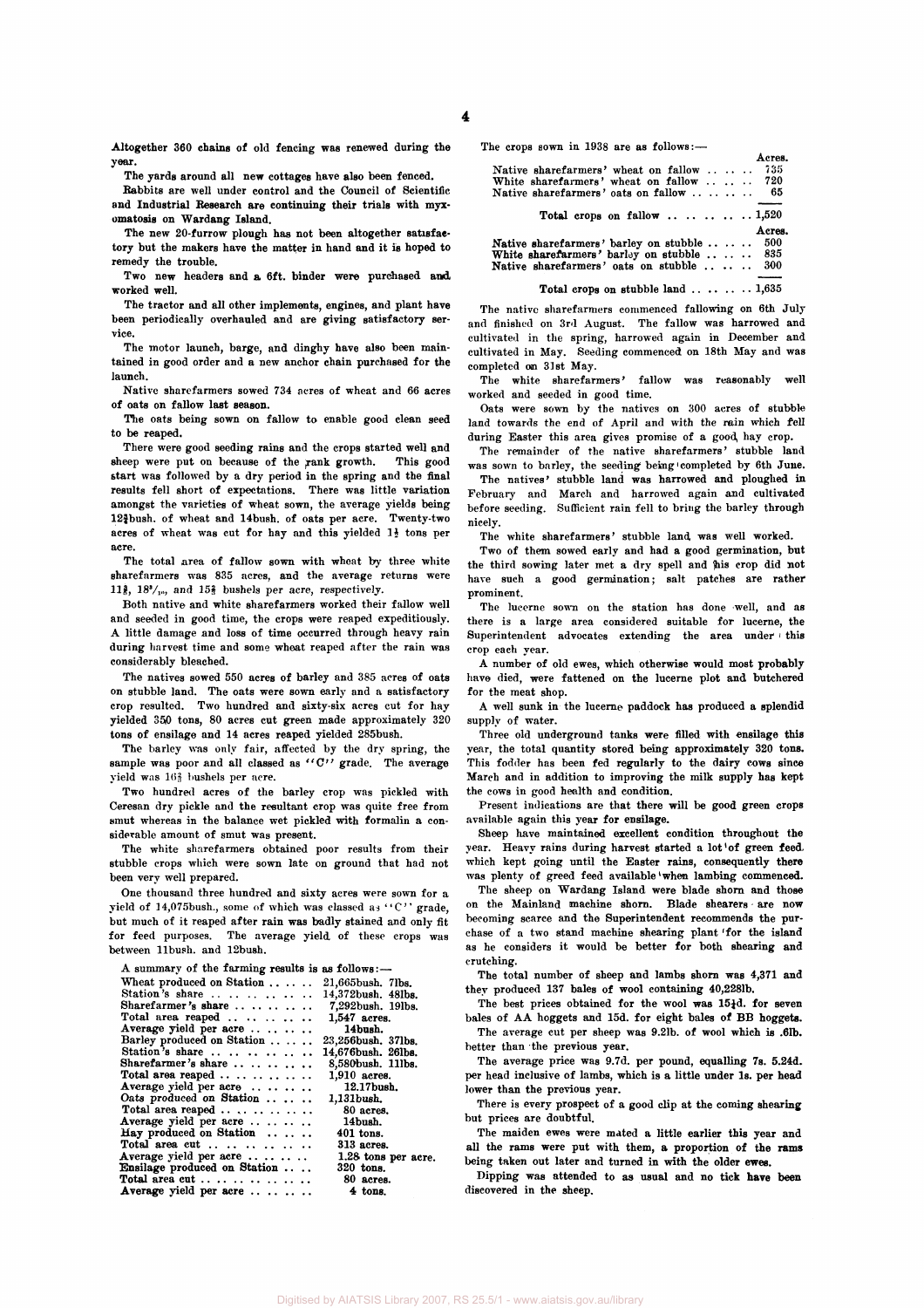**Twenty two-tooth Koonoona rams were purchased. They were selected at Koonoona by the Superintendent and Stock Overseer.** 

**To combat the blowfly pest all sheep were crutched twice**  during the year, and as 'an experiment the Mules' operation **was performed on 350 ewe lambs.** 

**In comparison with a similar number of the same type untreated and running together the results were remarkable.**  Only three cases of strike were found in the treated lambs **and 42 in those not treated. The success of this experiment justifies the treatment of lambs this year.** 

**One thousand seven hundred and sixty-seven ewes were mated and 1,283 lambs were tailed, giving a percentage of 72.6, which is considerably better than the previous year when the percentage was only 55. A number of lambs were lost, both on the island and the mainland. On the mainland foxes were responsible for many losses. The natural losses have, however, been lighter this year, and undiscovered losses so few that they may be accounted for by undiscovered deaths.** 

**The drop in the number of natural losses is most probably due to the, early green feed available and to the fact that the sheep were innoculated against entro-toxaemia.** 

**This treatment will no doubt have to be continued annually as entero-toxaemia has been responsible for many deaths in the past.** 

**Sheep stealing, which has been considered responsible for many losses in the past, is apparently not so prevalent since the appointment of a detective in the district.** 

**The regular patrol of the beach during the summer months is still carried out.** 

**Topdressing of pasture on Wardang Island was continued this year, 10 tons of super being used for this purpose.** 

**Sheep figures for the year are as follows:—** 

| Sheep on station, 30th June, $1938$ 4,960 |                |
|-------------------------------------------|----------------|
|                                           |                |
|                                           |                |
|                                           | $\overline{4}$ |
|                                           | 210            |
|                                           | 725.           |

**Sheepskins sold throughout the year realized satisfactory prices, 773 were sold, realizing £259 19s. 3d., which gave an average of 6s. 8.7d. per skin. The best price received was 22s. 2d. for the skin of a wether from Wardang Island.** 

**The shearing plant continues to give satisfaction and, as banal, a team of learners was engaged for shearing the station sheep.** 

**Three thousand and nine sheep were shorn on the station tor private farmers and some farmers brought their sheep to the station for crutching and dipping. All appeared to be well satisfied with the work done for them.** 

**Cattle have done exceptionally well, feed being plentiful throughout the year and ensilage being fed to the dairy herd during the worst period.** 

**The usual numbers have been milked daily, but as milk has been distributed more freely to the natives there has been a drop in the cream and butter returns. Wherever additional supplies of milk have been recommended by the Sister they have been supplied.** 

**Proceeds from cream and butter sales amounted to approximately £50.** 

**The cattle figures for the year are as follows:—** 

| Cattle on the Station, 30th June, 1938  106 |    |
|---------------------------------------------|----|
|                                             | 49 |
|                                             | 72 |
|                                             | 9. |

**The pigs have also done well again this year.** 

**There has been an exceptional demand for suckers, and many more could have been sold had they been available.** 

**One of the pure bred Canadian Berkshire boars is getting too old for effective service and will soon have to be replaced. It is intended to adhere to the policy of using pure Canadian Berkshire boars.** 

**There were 72 pigs on the station on 30th June, 1938, 200 "were born during the year, 23 died and 229 were sold, mostly as suckers, realizing £206 17s. 7d.** 

**Horses, with the exception of several old ones, have maintained good condition.** 

**Several young draught horses have been broken in and have assisted considerably in making up teams.** 

**Three foals were born to mares served by a travelling entire. This season nine mares were served by the young station entire, but only two appear to be in foal. Even allowing for the stallion being very young and the mares aged, a better result was expected.** 

**In the coming season it is intended to breed from the younger mares and better results are hoped for.** 

| The horses on the station on 30th June, 1938, numbered 57 |  |  |  |  |  |  |  |     |
|-----------------------------------------------------------|--|--|--|--|--|--|--|-----|
|                                                           |  |  |  |  |  |  |  | -3- |
|                                                           |  |  |  |  |  |  |  | 5.  |

### **KOONIBBA MISSION STATION.**

**The following is a copy of the Superintendent's report for the year 1937-38:—** 

**My second year at Koonibba finds me happy in my work. Problems, troubles, and difficulties have not decreased, but knowledge of how to deal with them has certainly increased.** 

**Behaviour and discipline has been excellent. The drink evil has hardly shown itself. Gambling has been checked by court proceedings in January. No cases have come under my notice since then. It is, however, difficult to stop the natives from going into betting shops. I hold it highly desirable that these places should be closed to the natives. As in the previous year the police officers at all places where Koonibba natives are working gave every assistance in attending to the aborigines' welfare.** 

**Divine services and other religious meetings, conducted at Koonibba, Bookabie, Coorabie, Colona, Wirrulla, and Penong have been well attended.** 

**The Koonibba Children's Home has 49 inmates. Our school roll shows 80 pupils and the school building has become too small. Our teachers have received good reports from the inspector. The desks provided by the department have been very welcome. So also has been the woodwork equipment.** 

**The season on the West Coast was only fair, yet we had a profit in our farm account. Over 5,000 bags of wheat were harvested. For the third time in succession our sharefarmers**  (Messrs. Gaden and Linke) have won the county of Way Crop **Competition. Our 1,300 sheep returned 37 bales of wool. The splendid summer rains, followed by good winter rains have put feed and crops in good heart. This fact should give increased employment to the natives in our district.** 

**Four new cottages have been built and additional rooms have been added to two cottages.** 

**We rejoice in the fact that Koonibba Hospital is now an accomplished fact and we are very thankful for the annual subsidy of £100 from the Government. The Bush Church Aid Society has provided us with a most capable and conscientious nurse, Sister Grace Hitchcock. The hospital has not been without patients since opened and we have had up to six patients at one time. Besides this the sister visits cottages and attends out-patients at dispensary, which amounts to about 30 visits daily. Natives have been brought for treatment from as far as Ooldea. The Bush Church Aid Society has also transported natives to Koonibba in its medical plane which lands here if required when passing over. Doctors B. and F. Gibson have given the natives the very best medical attention.** 

**My thanks are due also to the Chief Protector of Aboriginals and his staff for the prompt, efficient and helpful attention to the requirements of Koonibba Mission Station.** 

#### **B. H. TRAEGEE,**

### **Superintendent, Koonibba Mission.**

**A statement of the expenditure and receipts of the department and income and expenditure statements of the Point McLeay and Point Pearce Aboriginal Stations are appended. I have the honour to be,** 

**Sir,** 

**Your obedient servant,** 

**W. B. PENHALL,** 

**Acting Chief Protector of Aboriginals. The Hon. Commissioner of Public Works, Adelaide.**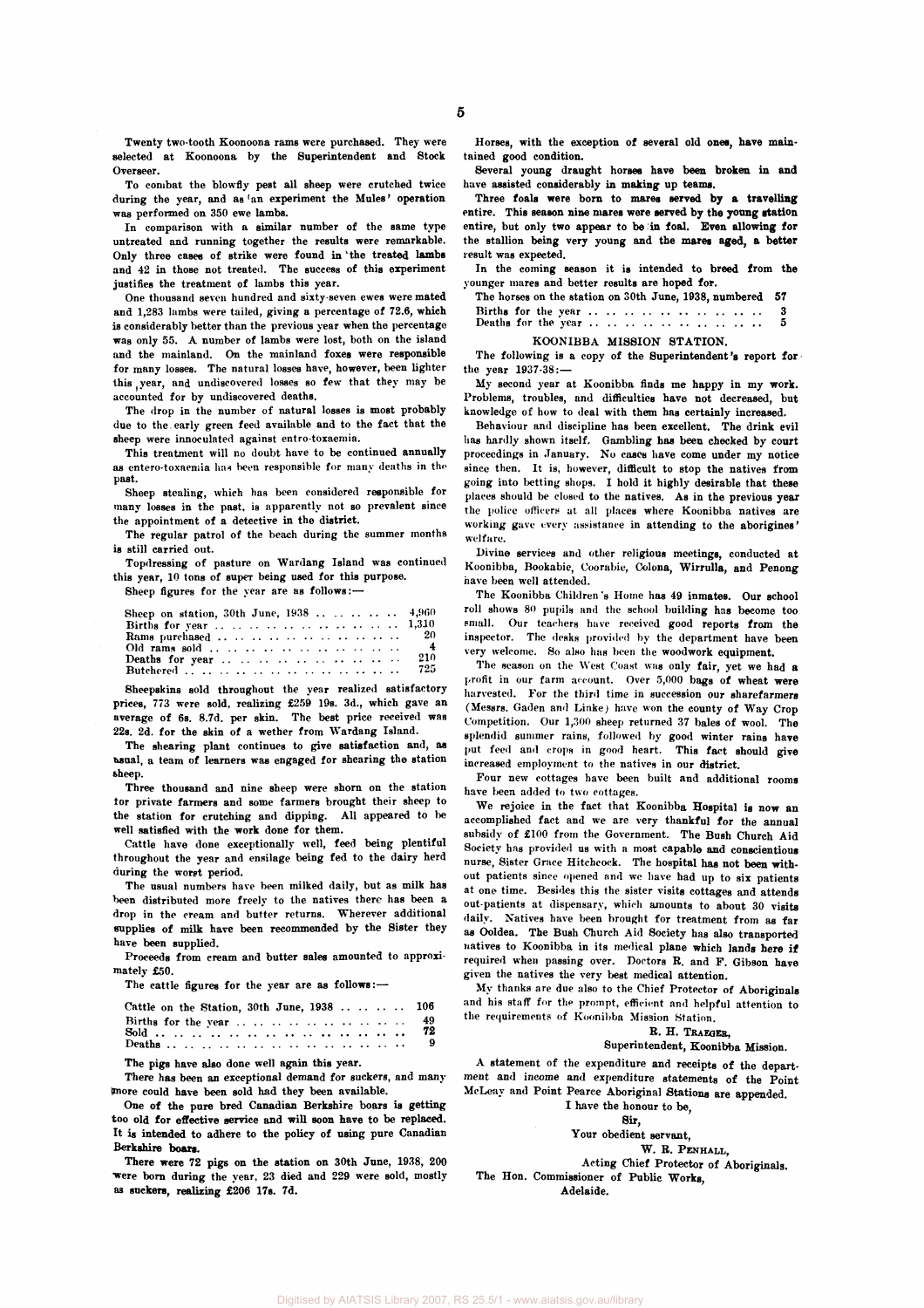| Reoeipts.                                                                                       |                      |               |      | Expenditure.                                                                                 |                      |        |              |                         |       |
|-------------------------------------------------------------------------------------------------|----------------------|---------------|------|----------------------------------------------------------------------------------------------|----------------------|--------|--------------|-------------------------|-------|
| Point Pearce Station-<br>From sales of produce, etc. $\ldots$ 6,612 17 5                        | £<br><b>s.</b> d.    | £             | L d. | Head Office-<br>Salaries                                                                     | £<br>1,315 14 4      | 8. d.  |              | £                       | s. d. |
| From interest on Aboriginals<br>Depreciation Investment Account<br>$(Public\;Debt\;Commission)$ | $15 \quad 4 \quad 9$ |               |      | Provisions - Blankets, clothing,<br>medical, dental, and optical<br>expenses, transport, etc | $6,990$ 0 0          |        |              |                         |       |
| From store sales $3,584$ 9                                                                      |                      | $10,212$ 11 6 |      | Boarding Home for Aboriginal<br>Women, etc. $\ldots$ $\ldots$ $\ldots$ $\ldots$              | 184 6 4              |        |              |                         |       |
| Point McLeay Station-<br>From sales of produce, etc. $\ldots$ 1,576 4 10                        |                      |               |      | Advisory Council of Aborigines<br>Training of half-caste girls for                           |                      | 89 3 4 |              |                         |       |
| From store sales $3,577$ 18 0                                                                   |                      |               |      | domestic service $\cdots$ $\cdots$                                                           | 172 10 0<br>238 10 7 |        |              |                         |       |
| From refund of advances for fares,                                                              |                      | 5,154 2 10    |      | Superannuation Fund pensions<br>Grant to Medical Mission in                                  |                      |        |              |                         |       |
| $etc.$<br>Cost of aboriginals to the South                                                      |                      | 33            | 80   | Musgrave Ranges  1,000 0 0                                                                   |                      |        |              | $9,990 \quad 4 \quad 7$ |       |
| Australian Government for the 12<br>months ended 30th June, 1938                                |                      | 24,562 17     | 7    | Point Pearce Station-<br>Salaries and wages $\ldots$ $\ldots$ $\ldots$ 6,716 15              |                      |        | - 0          |                         |       |
|                                                                                                 |                      |               |      | Implements, stock, fertilizers, etc 4,803 19                                                 |                      |        |              |                         |       |
|                                                                                                 |                      |               |      | New cottages $\cdots$ $\cdots$ $\cdots$<br>Interest on loan for purchase of                  | 356 11 8             |        |              |                         |       |
|                                                                                                 |                      |               |      | plant                                                                                        |                      | 88 9 8 |              |                         |       |
|                                                                                                 |                      |               |      | Purchases and expenses for store 3,544 6 9                                                   |                      |        | -15,510 2 3  |                         |       |
|                                                                                                 |                      |               |      | Point McLeay Station-                                                                        |                      |        |              |                         |       |
|                                                                                                 |                      |               |      | Salaries and wages 5,450 7 1                                                                 |                      |        |              |                         |       |
|                                                                                                 |                      |               |      | Implements, stock, fertilizers, etc. 4,375 10 10<br>Rent of section, hundred of Baker        | 41 15                |        | 9            |                         |       |
|                                                                                                 |                      |               |      | New cottages $\dots$ $\dots$ $\dots$                                                         | 180 6                |        | 6            |                         |       |
|                                                                                                 |                      |               |      | Hall for recreation                                                                          | 380 17               |        | 5            |                         |       |
|                                                                                                 |                      |               |      | Purchases and expenses for store 4,033 15 6                                                  |                      |        |              |                         |       |
|                                                                                                 |                      |               |      |                                                                                              |                      |        | -14,462 13 1 |                         |       |
|                                                                                                 |                      |               |      |                                                                                              |                      |        |              |                         |       |

RECEIPTS AND EXPENDITURE—ABORIGINALS DEPARTMENT, YEAR ENDED 30TH JUNE, 1938.

**19th August, 1938. W. R. PENHALL, Acting Chief Protector of Aboriginals.** 

| INCOME AND EXPENDITURE ACCOUNT OF THE POINT MCLEAY STATION FOR THE YEAR ENDER JOTH JUNE, 1938. |  |  |  |  |  |
|------------------------------------------------------------------------------------------------|--|--|--|--|--|
|                                                                                                |  |  |  |  |  |

|                                                                                 |          |                   |               | £8,601 8 10 | 18 16 5                 |              | £8,601                                                                        |    | 8 10 |
|---------------------------------------------------------------------------------|----------|-------------------|---------------|-------------|-------------------------|--------------|-------------------------------------------------------------------------------|----|------|
| Furniture<br>Hospital furniture<br>Hospital equipment                           | 0<br>0   | 17 19<br>- 9<br>7 | -9<br>-6<br>2 |             |                         |              |                                                                               |    |      |
| School books and materials<br>Depreciation-                                     |          |                   |               | 26          | 7.                      | 5.           |                                                                               |    |      |
| Institutional expenses                                                          |          |                   |               | 444         | 3                       | 6            |                                                                               |    |      |
| Firewood                                                                        |          |                   |               | 538         | 3                       | 1            |                                                                               |    |      |
| <b>Rations</b>                                                                  |          |                   |               | 1,445       | 4                       | 9            |                                                                               |    |      |
| expenses                                                                        |          |                   |               | 379         | 9                       | 9            |                                                                               |    |      |
| Medical, dental, and optical                                                    |          |                   |               |             |                         |              |                                                                               |    |      |
| Head office, salaries and expenses<br>Accident insurance                        |          |                   |               | 23          | 71 14<br>-6             | 9<br>5       |                                                                               |    |      |
| Wages 2,407                                                                     |          | 7                 | 2             | 2,825       | 2                       | 5            | over income, Institution accounts<br>5,772                                    | 8. | -6   |
| To Salaries                                                                     | 417 15   |                   | 3             |             |                         |              | By balance, excess of expenditure                                             |    |      |
| Institute Accounts.                                                             |          |                   |               |             |                         |              | Institution Accounts.                                                         |    |      |
| Implements, vehicles, etc.<br>Harness                                           | 99<br>13 | $\mathbf 0$       | - 2<br>1 11   | 112         | $\overline{\mathbf{2}}$ | $\mathbf{1}$ |                                                                               |    |      |
| Rent, hundred of Baker<br>Accident insurance<br>$Depreciation-$                 |          |                   |               |             | 41 15 9<br>16 5 10      |              | Balance, excess of expenditure<br>over income, Station accounts<br>1,349 10 1 |    |      |
| Wages $\cdots$ $\cdots$ $\cdots$ $\cdots$<br>Head office, salaries and expenses | 1,442 18 |                   | -5            | 2,115 3 5   | 71 14 9                 |              | Sheep<br>458<br>$\blacktriangleleft$<br>1,362 10 3                            |    |      |
| To Farm expenses<br>Salaries                                                    | 672.     | - 5               | -0            | 354 18 6    |                         |              | By Pigs<br>146<br>9<br>6<br>Cattle<br>757 19                                  |    |      |
| expenditure, account trading<br>store<br>Station Accounts.                      |          |                   |               | 11700       |                         |              | Station Accounts.                                                             |    |      |
| To Balance, excess of income over                                               |          |                   | s. d.         | £           | s. d.                   |              | By Trading Store account<br>117                                               | 0  |      |

19th August, 1938. **W. R. PENHALL**, Acting Chief Protector of Aboriginals.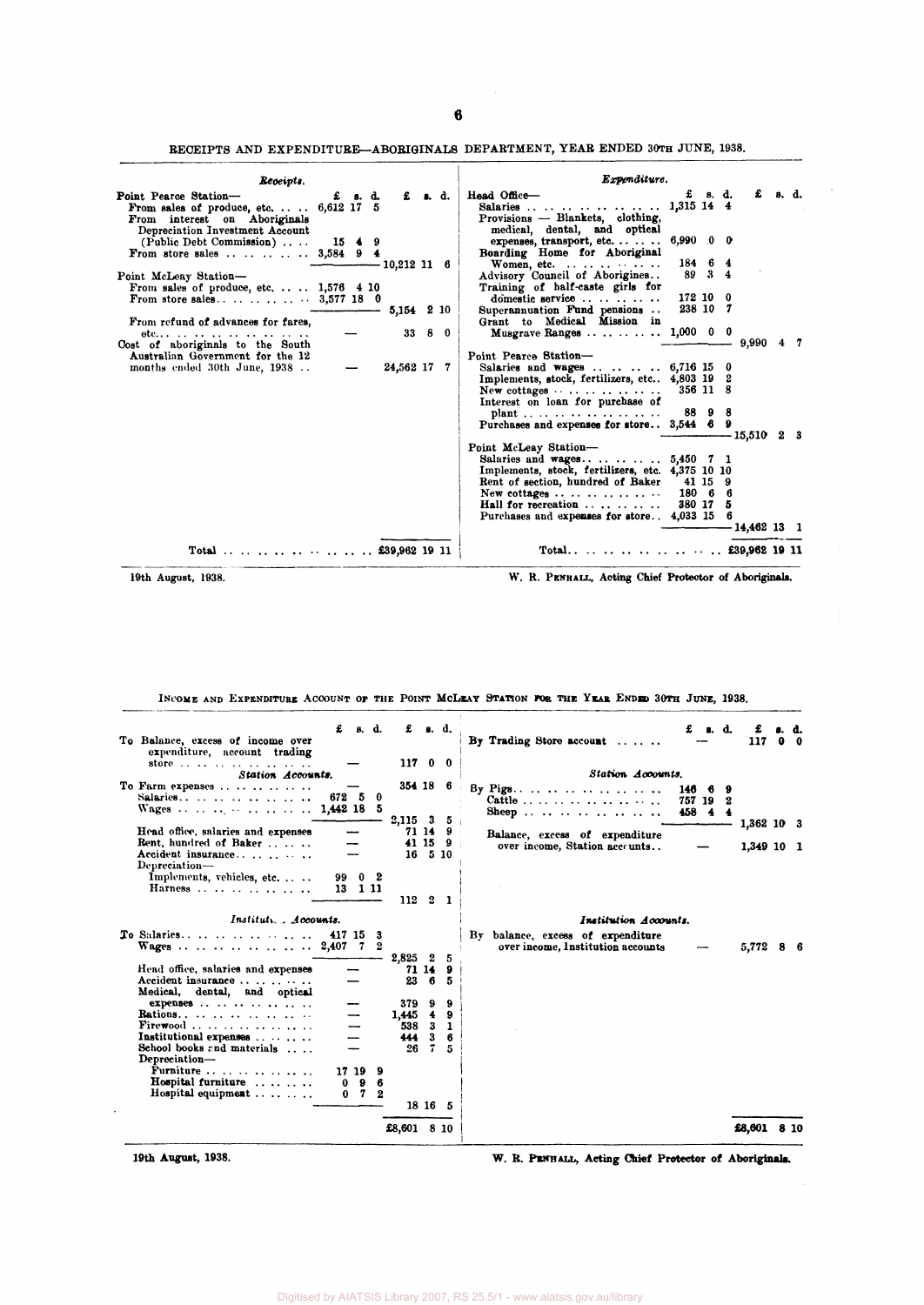| Liobilities.                                                                                                      | Assets.                                                                                                                                                                                                                                                                                  |                                         |                        |                           |   |
|-------------------------------------------------------------------------------------------------------------------|------------------------------------------------------------------------------------------------------------------------------------------------------------------------------------------------------------------------------------------------------------------------------------------|-----------------------------------------|------------------------|---------------------------|---|
| £<br>8. d.<br>£<br>s. d.<br>H.M. Government Account  114,114 13 11<br>H.M. Government Deposit Account<br>937 7 11 | £<br>9,570 2 10<br>Station buildings<br>Cottages and hospital transferred                                                                                                                                                                                                                | s. d.                                   |                        |                           |   |
| -115,052 1 10<br>Capital Account<br>5,612<br>- 8<br>- 5<br>Sundry creditors $\ldots$<br>918 16 8                  | 2,080 10<br>from Pompoota<br>$\cdots \cdots \cdots$<br>956 11<br>New cottages $\dots \dots$<br>380 17<br>Hall for recreation                                                                                                                                                             | 7<br>7<br>5                             | - 12,988               | 25                        |   |
|                                                                                                                   | Land purchased<br>Improvements<br>Implements, vehicles, etc.<br>631<br>9<br>55<br>0<br>Harness<br>$\boldsymbol{2}$<br>110<br>Furniture $\cdots$ $\cdots$ $\cdots$ $\cdots$<br>59<br>Hospital furniture $\ldots$ $\ldots$ $\ldots$<br>59<br>Hospital equipment $\cdots$ $\cdots$ $\cdots$ | 7<br>0<br>-2<br>10 10<br>79             | 3,630<br>3,797         | $0\quad 0$<br>8.          | 2 |
|                                                                                                                   | Cash on hand $\ldots$<br>Sundry debtors<br>Stocks on hand-                                                                                                                                                                                                                               |                                         | 915 10 4<br>413<br>317 | $\mathbf{1}$<br>$1\quad1$ | 7 |
|                                                                                                                   | 747<br>4<br>Store $\cdots$ $\cdots$ $\cdots$<br>689<br>1<br>3 <sup>1</sup><br>568<br>Cattle<br>5<br>86<br>463<br>0<br>Horses<br>Farm stores, seed, super, fencing<br>317 13 10<br>materials, etc. $\ldots$ $\ldots$ $\ldots$ $\ldots$<br>$222$ 3 9<br>Institution stores                 | 11<br>9<br>$\bf{0}$<br>0<br>$\mathbf 0$ |                        |                           |   |
|                                                                                                                   | Excess of expenditure over income<br>for the year-<br>1,349 10 1<br>Station accounts $\cdots$ $\cdots$ $\cdots$<br>Institution accounts<br>5,772 8 6                                                                                                                                     |                                         | 3,093 12 3             |                           |   |
|                                                                                                                   | 7,121 18 7<br>Less excess of income over expendi-<br>ture, account trading store<br>117 0 0                                                                                                                                                                                              |                                         |                        |                           |   |
|                                                                                                                   | 7,004 18 7<br>Excess of expenditure over income,<br>brought forward, $1915.193789,423$ 12 6                                                                                                                                                                                              |                                         | -96,428 11 1           |                           |   |
| £121,583 6 11                                                                                                     |                                                                                                                                                                                                                                                                                          |                                         | £121,583               | 6 11                      |   |

BALANCE-SHEET OF THE POINT MCLEAY STATION AS AT 30TH JUNE, 1938.

**19th August, 1938. W. R. PENHALL, Acting Chief Protector of Aboriginals.** 

INCOME AND EXPENDITURE ACCOUNT OF THE POINT PEARCE STATION FOR THE YEAR ENDED 30TH JUNE, 1938.

| To Balance, excess of income over<br>expenditure, account trading<br>store<br>Station Accounts.                                                                        | £        |        | s. d.   | £<br>351 14 11                      |                          | s. d.                       | s. d.<br>By Trading store account<br>Station Accounts.                                                                   | £.          | 351 14 11 |          |
|------------------------------------------------------------------------------------------------------------------------------------------------------------------------|----------|--------|---------|-------------------------------------|--------------------------|-----------------------------|--------------------------------------------------------------------------------------------------------------------------|-------------|-----------|----------|
| To Horses<br>Salaries<br>Wages  2,051 4<br>Accident insurance<br>Head office, salaries and expenses<br>Interest on loan account<br>Depreciation-                       | 662 10   |        | 9<br>-6 | 2,713 15<br>88                      | 19 1<br>71 14 9          | 164 15 10<br>- 3<br>3<br>98 | 218<br>56<br>249<br>59<br>Interest on Aboriginals Deprecia-<br>Investment<br>tion<br>Account<br>(Public Debt Commission) | 5,100<br>15 |           | 75<br>49 |
| Implements, vehicles, etc.<br>Balance, excess of income over<br>expenditure, station accounts<br>Institution Accounts.                                                 | 367 11 5 | 18 8 8 |         | 386 0 1<br>1,671 15 4               |                          |                             | Institution Accounts.                                                                                                    |             |           |          |
| To Salaries<br>Wages  3,146 16 6                                                                                                                                       | 574      | 16     |         | 3,720 18                            |                          | - 0                         | By Rent of school building $\ldots$<br>Balance, excess of expenditure<br>Institution<br>income<br>over                   |             | 24 0 0    |          |
| Rations<br>Accident insurance<br>School books and materials<br>Head office, salaries and expenses<br>Medical, dental and optical<br>expeness<br>Institutional expenses |          |        |         | 1,036 6 11<br>30<br>277 3<br>688 16 | -8<br>36 4 10<br>71 14 9 | - 1<br>4                    | $accounts \dots \dots \dots \dots \dots$                                                                                 | 5,837 12 1  |           |          |
|                                                                                                                                                                        |          |        |         | £11,328 19                          |                          | 2                           |                                                                                                                          | £11,328 19  |           |          |

 $\bar{z}$ 

19th August, 1938. W. R. PENHALL, Acting Chief Protector of Aboriginals.